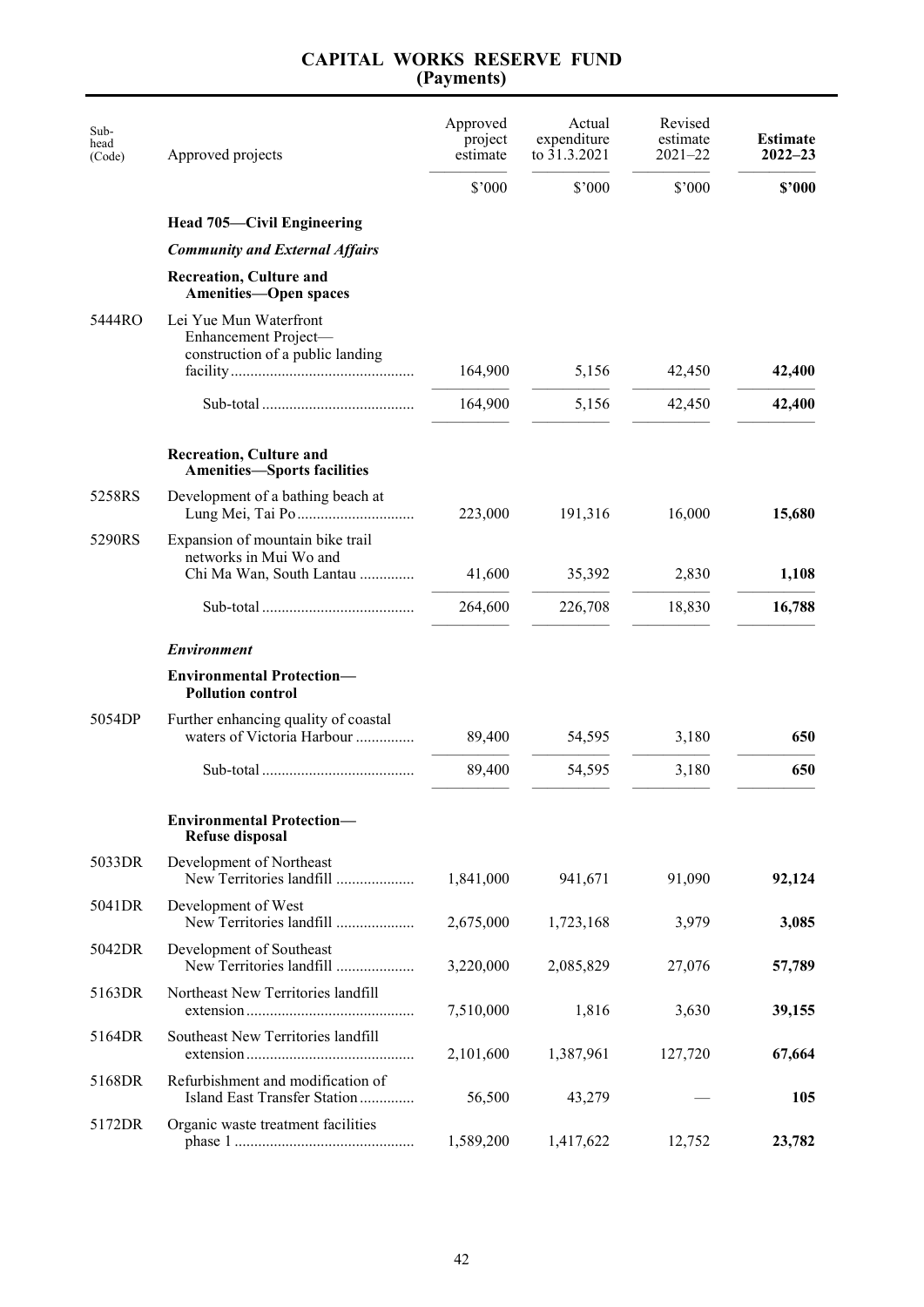#### **(Payments)** Subhead<br>(Code) Approved projects Approved project estimate Actual expenditure to 31.3.2021 Revised estimate 2021–22 **Estimate 2022–23** ————— ————— ————— ————— \$'000 \$'000 \$'000 **\$'000 Civil Engineering** *Environment—Cont'd.* **Environmental Protection— Refuse disposal***—Cont'd.* 5173DR Organic resources recovery centre phase 2 ..................................................... 2,453,000 427,976 480,001 **1,186,630** 5174DR Refurbishment and modification of Island West transfer station...................... 99,700 84,307 100 **105** 5175DR Refurbishment and modification of West Kowloon transfer station................. 105,400 99,585 495 **100** 5177DR Integrated waste management facilities phase 1 ......................................19,203,700 6,051,204 1,355,973 **1,434,822** 5181DR West New Territories landfill extension—consultants' fees and investigations........................................... 38,000 11,987 1,568 **2,613** 5183DR Refurbishment and upgrading of Sha Tin transfer station ............................. 152,100 126,854 7,300 **16,916** 5192DR West New Territories landfill extension...................................................44,277,800 — — **1,045** ————— ————— ————— ————— Sub-total ..............................................85,323,000 14,403,259 2,111,684 **2,925,935** ————— ————— ————— ————— **Environmental Protection— Sewerage and sewage treatment** 5233DS Sludge treatment facilities............................ 5,364,300 5,189,181 14,320 **9,109** ————— ————— ————— ————— Sub-total .............................................. 5,364,300 5,189,181 14,320 **9,109** ————— ————— ————— ————— *Infrastructure* **Civil Engineering—Drainage and erosion protection** 5168CD Liantang/Heung Yuen Wai Boundary Control Point and associated works—regulation of Shenzhen River stage IV.......................................... 595,100 218,511 5,000 **5,000** ————— ————— ————— ————— Sub-total .............................................. 595,100 218,511 5,000 **5,000** ————— ————— ————— ————— **Civil Engineering— Land development**

# **CAPITAL WORKS RESERVE FUND**

5729CL Disposal of contaminated sediment dredging, management and capping of sediment disposal facility at Sha Chau.................................................. 770,900 387,240 25,400 **20,378**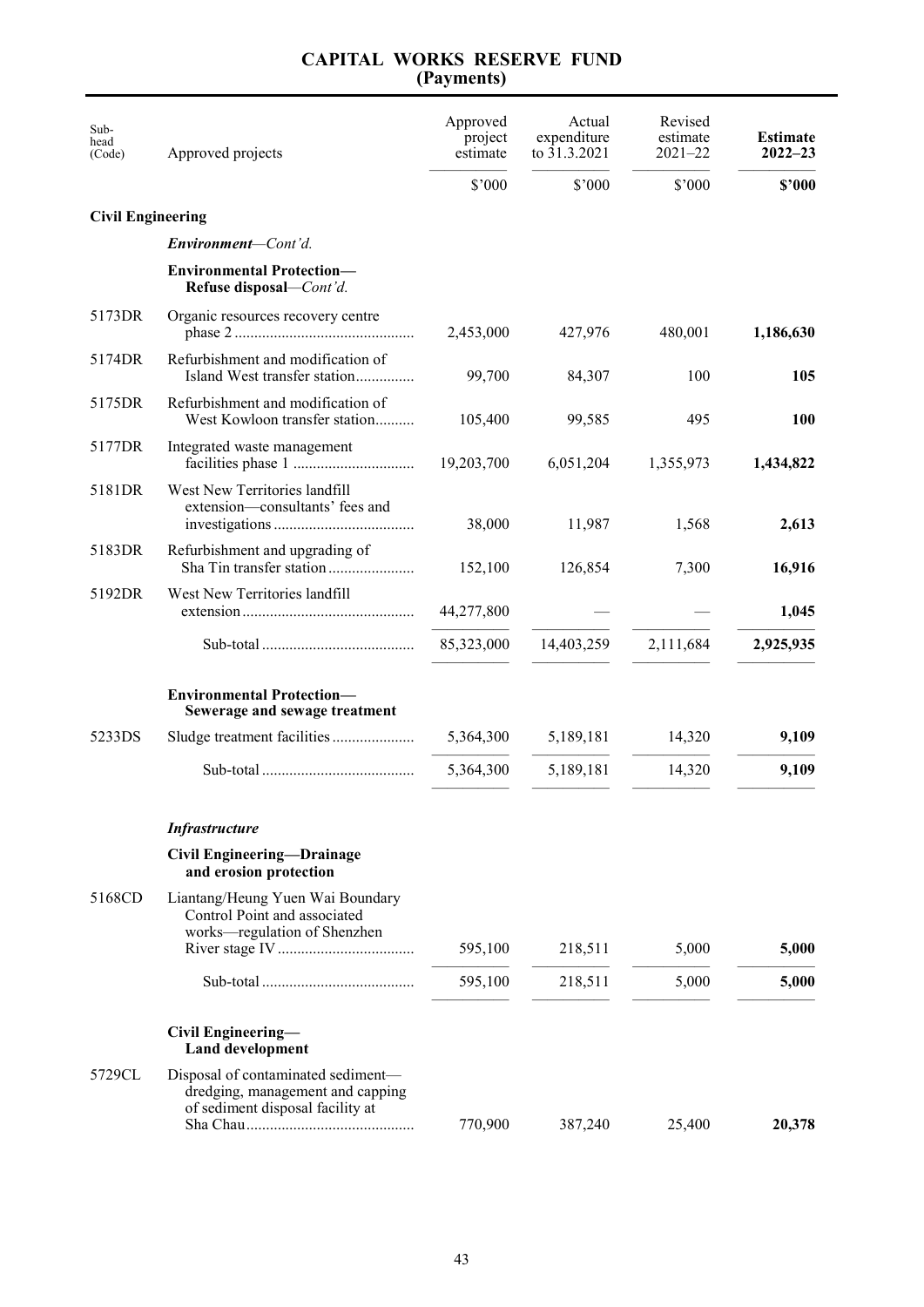| Sub-<br>head<br>(Code)   | Approved projects                                                                                                          | Approved<br>project<br>estimate | Actual<br>expenditure<br>to 31.3.2021 | Revised<br>estimate<br>$2021 - 22$ | <b>Estimate</b><br>$2022 - 23$ |
|--------------------------|----------------------------------------------------------------------------------------------------------------------------|---------------------------------|---------------------------------------|------------------------------------|--------------------------------|
|                          |                                                                                                                            | $$^{\prime}000$                 | \$'000                                | $$^{\prime}000$                    | \$2000                         |
| <b>Civil Engineering</b> |                                                                                                                            |                                 |                                       |                                    |                                |
|                          | Infrastructure-Cont'd.                                                                                                     |                                 |                                       |                                    |                                |
|                          | Civil Engineering-<br>Land development-Cont'd.                                                                             |                                 |                                       |                                    |                                |
| 5751CL                   | Planning and engineering study on<br>Sunny Bay reclamation                                                                 | $Cat$ . $B$                     |                                       |                                    | $1,000 +$                      |
| 5767CL                   | Planning and engineering study for<br>Lung Kwu Tan reclamation and the<br>re-planning of Tuen Mun West                     | Cat. B                          |                                       |                                    | $1,690\dagger$                 |
| 5768CL                   | Studies related to artificial islands in                                                                                   | 550,400                         |                                       | 58,328                             | 117,179                        |
| 5769CL                   | Pilot study on underground space<br>development in selected strategic                                                      | 70,000                          | 47,571                                | 5,460                              | 8,060                          |
| 5782CL                   | Engineering study on Road P1<br>(Tai Ho - Sunny Bay section)                                                               | 130,200                         |                                       | 5,500                              | 26,349                         |
| 5792CL                   | Building of Government Records<br>Service's Archives Centre in                                                             | Cat. B                          |                                       |                                    | $1,300 \dagger$                |
| 5816CL                   | Site formation and associated<br>infrastructural works for<br>development of columbarium at<br>Sandy Ridge Cemetery        | 1,849,600                       | 774,353                               | 161,547                            | 37,368                         |
| 5841CL                   | Site formation and associated<br>infrastructural works for<br>development of columbarium at<br>Siu Ho Wan on Lantau Island | 182,000                         |                                       | 2,000                              | 21,900                         |
|                          |                                                                                                                            | 3,553,100                       | 1,209,164                             | 258,235                            | 235,224                        |
|                          | Civil Engineering-Multi-purpose                                                                                            |                                 |                                       |                                    |                                |
| 5045CG                   | District Cooling System at the                                                                                             | 4,945,500                       | 4,077,194                             | 124,000                            | 105,000                        |
| 5049CG                   | The District Cooling System for Tung<br>Chung New Town Extension                                                           | 3,918,200                       |                                       | 370                                | 54,000                         |
| 5050CG                   | Provision of an additional District<br>Cooling System at the Kai Tak                                                       | 4,269,300                       | 124,306                               | 486,200                            | 1,100,000                      |
|                          |                                                                                                                            |                                 |                                       |                                    |                                |

### **CAPITAL WORKS RESERVE FUND (Payments)**

†5751CL Subject to funding approval of the Finance Committee, the project at a rough order of cost of \$127,500,000 is planned to start in the fourth quarter of the 2022–23 financial year, with an estimated expenditure of \$1,000,000 in 2022–23.

†5767CL Subject to funding approval of the Finance Committee, the project at a rough order of cost of \$179,000,000 is planned to start in the third quarter of the 2022–23 financial year, with an estimated expenditure of \$1,690,000 in 2022–23.

†5792CL Subject to funding approval of the Finance Committee, the project at a rough order of cost of \$3,415,400,000 is planned to start in the fourth quarter of the 2022–23 financial year, with an estimated expenditure of \$1,300,000 in 2022–23.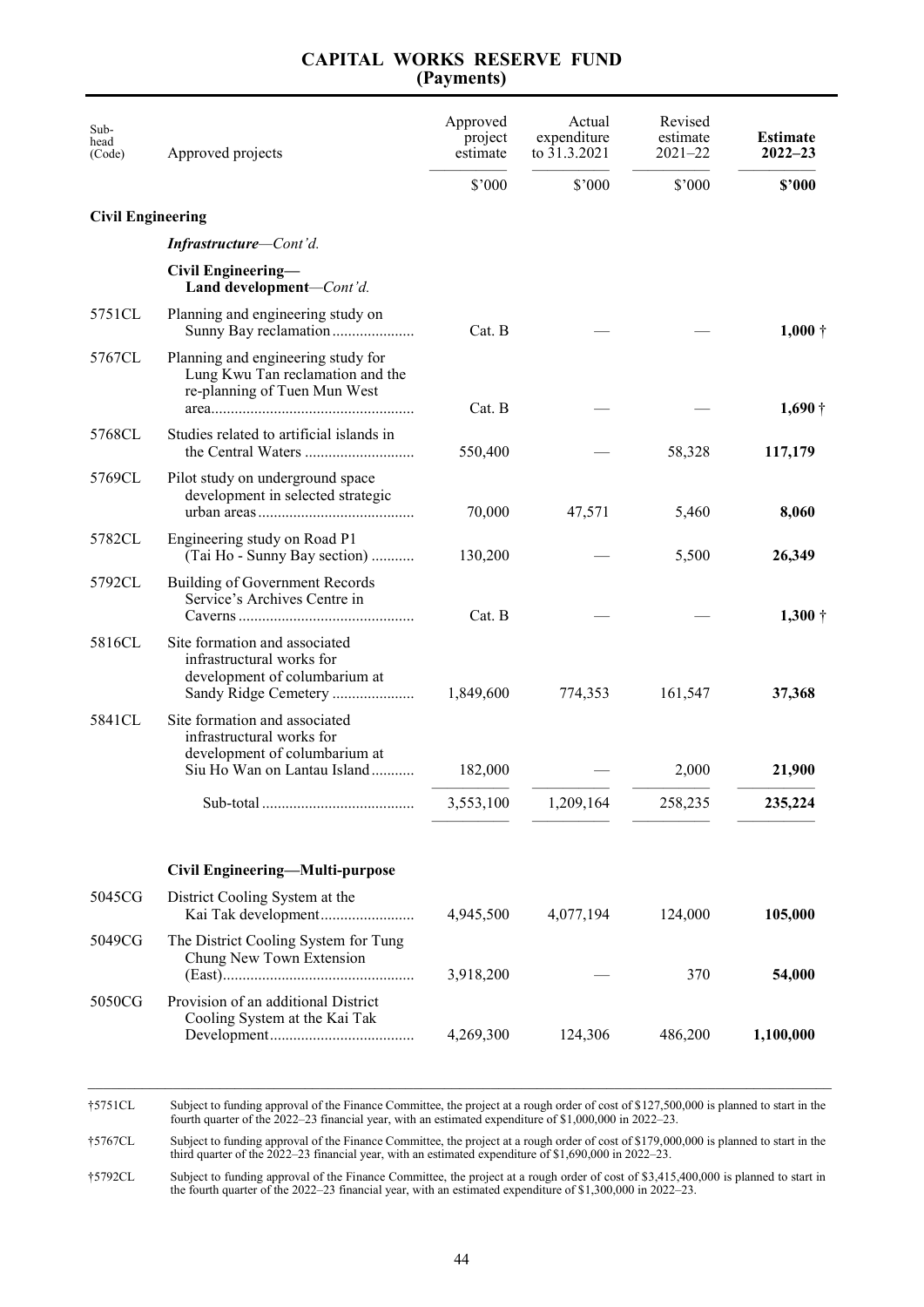| Sub-<br>head<br>(Code)   | Approved projects                                                                             | Approved<br>project<br>estimate | Actual<br>expenditure<br>to 31.3.2021 | Revised<br>estimate<br>$2021 - 22$ | <b>Estimate</b><br>$2022 - 23$ |
|--------------------------|-----------------------------------------------------------------------------------------------|---------------------------------|---------------------------------------|------------------------------------|--------------------------------|
|                          |                                                                                               | \$'000                          | $$^{\prime}000$                       | \$'000                             | \$2000                         |
| <b>Civil Engineering</b> |                                                                                               |                                 |                                       |                                    |                                |
|                          | Infrastructure-Cont'd.                                                                        |                                 |                                       |                                    |                                |
|                          | Civil Engineering-<br>Multi-purpose-Cont'd.                                                   |                                 |                                       |                                    |                                |
| 5051CG                   | District Cooling System at the Kwu<br>Tung North New Development                              | 5,787,700                       |                                       | 300                                | 13,000                         |
| 5052CG                   | Greening master plans for the<br>Southwest and Northeast New<br>Territories-priority greening |                                 |                                       |                                    |                                |
|                          |                                                                                               | 367,600                         | 10,769                                | 56,500                             | 56,500                         |
|                          |                                                                                               | 19,288,300                      | 4,212,269                             | 667,370                            | 1,328,500                      |
|                          | <b>Support-Boundary facilities (other</b><br>than road works)                                 |                                 |                                       |                                    |                                |
| 5019GB                   | Liantang/Heung Yuen Wai Boundary<br>Control Point and associated<br>works-site formation and  | 24,973,100                      | 20, 291, 369                          | 210,000                            | 180,000                        |
|                          |                                                                                               | 24,973,100                      | 20,291,369                            | 210,000                            | 180,000                        |
|                          | <b>Transport-Ferry piers</b>                                                                  |                                 |                                       |                                    |                                |
| 5051TF                   | Reconstruction of Pak Kok Pier on                                                             | 72,400                          | 18,867                                | 15,475                             | 17,062                         |
| 5052TF                   | Improvement works at Sam Mun Tsai                                                             | Cat. B                          |                                       |                                    | $11,090\dagger$                |
| 5053TF                   | Improvement works at Sham Chung                                                               | Cat. B                          |                                       |                                    | $11,420$ †                     |
| 5054TF                   | Improvement works at Yi O Pier                                                                | Cat. B                          |                                       |                                    | $13,690\dagger$                |
| 5055TF                   | Improvement works at Yung Shue                                                                | Cat. B                          |                                       |                                    | $6,980\dagger$                 |
| 5056TF                   | Improvement works at Shek Tsai Wan                                                            | Cat. B                          |                                       |                                    | $3,210 \dagger$                |

\_\_\_\_\_\_\_\_\_\_\_\_\_\_\_\_\_\_\_\_\_\_\_\_\_\_\_\_\_\_\_\_\_\_\_\_\_\_\_\_\_\_\_\_\_\_\_\_\_\_\_\_\_\_\_\_\_\_\_\_\_\_\_\_\_\_\_\_\_\_\_\_\_\_\_\_\_\_\_\_\_\_\_\_\_\_\_\_\_\_\_\_\_\_\_\_ †5052TF Subject to funding approval of the Finance Committee, the project at a rough order of cost of \$110,800,000 is planned to start in the second quarter of the 2022–23 financial year, with an estimated expenditure of \$11,090,000 in 2022–23.

†5053TF Subject to funding approval of the Finance Committee, the project at a rough order of cost of \$111,900,000 is planned to start in the second quarter of the 2022–23 financial year, with an estimated expenditure of \$11,420,000 in 2022–23.

†5054TF Subject to funding approval of the Finance Committee, the project at a rough order of cost of \$128,500,000 is planned to start in the second quarter of the 2022–23 financial year, with an estimated expenditure of \$13,690,000 in 2022–23.

†5055TF Subject to funding approval of the Finance Committee, the project at a rough order of cost of \$157,400,000 is planned to start in the fourth quarter of the 2022–23 financial year, with an estimated expenditure of \$6,980,000 in 2022–23.

†5056TF Subject to funding approval of the Finance Committee, the project at a rough order of cost of \$57,500,000 is planned to start in the fourth quarter of the 2022–23 financial year, with an estimated expenditure of \$3,210,000 in 2022–23.